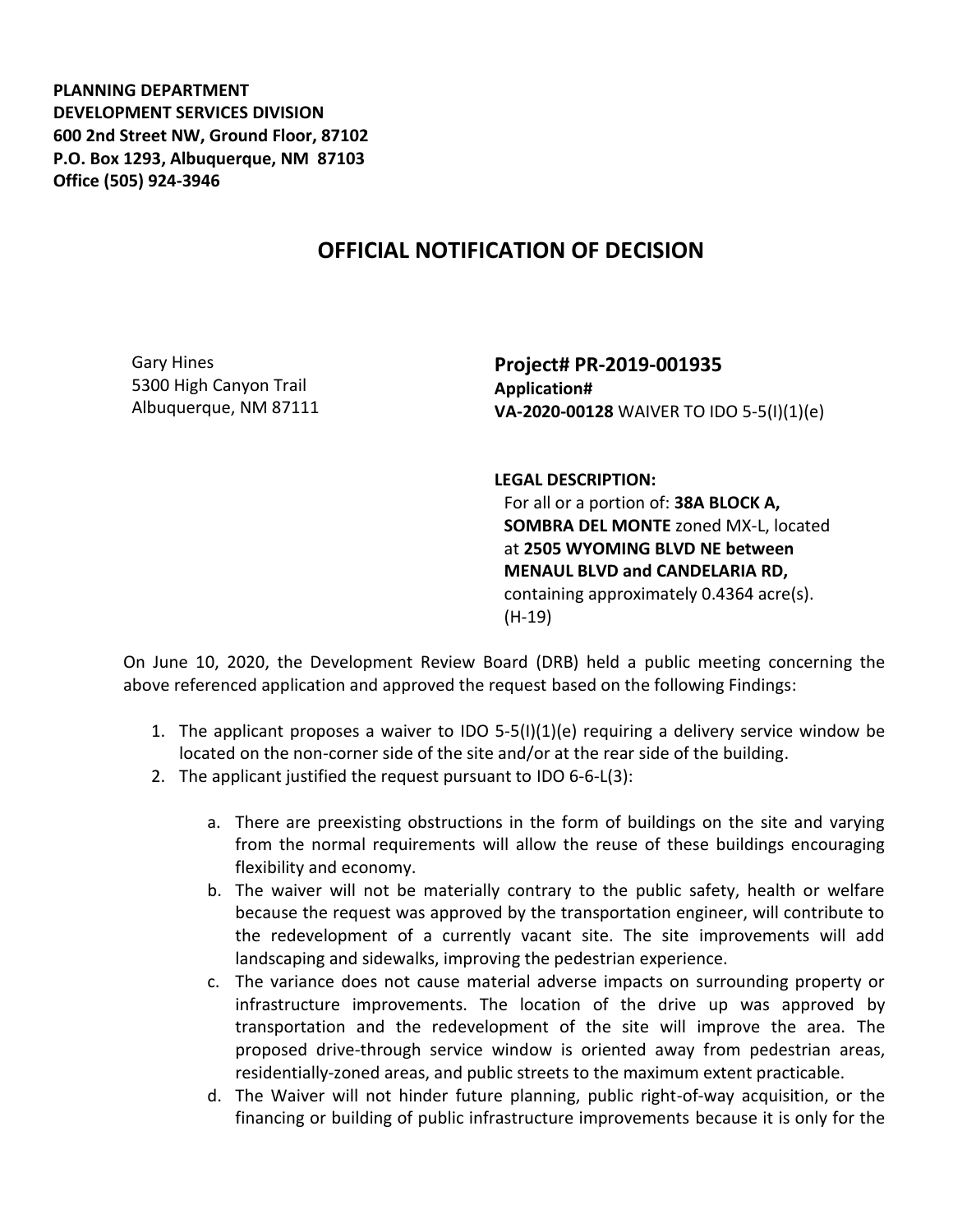drive-up location and the applicant will be required to install all applicable site improvements.

- e. The Waiver will not conflict significantly with provisions of any city, county, or AMAFCA adopted plan, this IDO, or any other City code or ordinance. The application meets the waiver criteria and is not in significant conflict with any adopted regulations.
- f. The Waiver will not allow, encourage, or make possible undesired development in the 100-year Floodplain. The subject site not within a floodplain.
- g. The Waiver will not materially undermine the intent and purpose of this IDO or the applicable zone district. The applicant has addressed the waiver criteria and the proposed drive-through service window is oriented away from pedestrian areas, residentially-zoned areas, and public streets to the maximum extent practicable.
- h. The request does not change the lot and the proposed development is allowed under the underlying zoning.
- i. The waiver is the minimum necessary to provide redress. The applicant is asking for the waiver to allow the use of the existing building and is not asking for any other waivers.
- 3. Transportation had no objection to the request.
- 4. The applicant provided the required notice as outlined in the IDO Table 6-1-1.

APPEAL: If you wish to appeal this decision, you must do so within 15 days of the DRB's decision or by **JUNE 25, 2020.** The date of the DRB's decision is not included in the 15-day period for filing an appeal, and if the 15<sup>th</sup> day falls on a Saturday, Sunday or Holiday, the next working day is considered as the deadline for filing the appeal.

For more information regarding the appeal process, please refer to Section 14-16-6-4(U) of the Integrated Development Ordinance (IDO). Appeals should be submitted via email to [PLNDRS@CABQ.GOV](mailto:PLNDRS@CABQ.GOV) (if files are less than 9MB in size). Files larger than 9MB can be sent to **[PLNDRS@CABQ.GOV](mailto:PLNDRS@CABQ.GOV)** using [https://wetransfer.com.](https://wetransfer.com/) A Non-Refundable filing fee will be calculated and you will receive instructions about paying the fee online.

You will receive notification if any person files an appeal. If there is no appeal, you can receive Building Permits at any time after the appeal deadline quoted above, provided all conditions imposed at the time of approval have been met. Applicants submitting for building permit prior to the completion of the appeal period do so at their own risk. Successful applicants are reminded that there may be other City regulations of the IDO that must be complied with, even after approval of the referenced application(s).